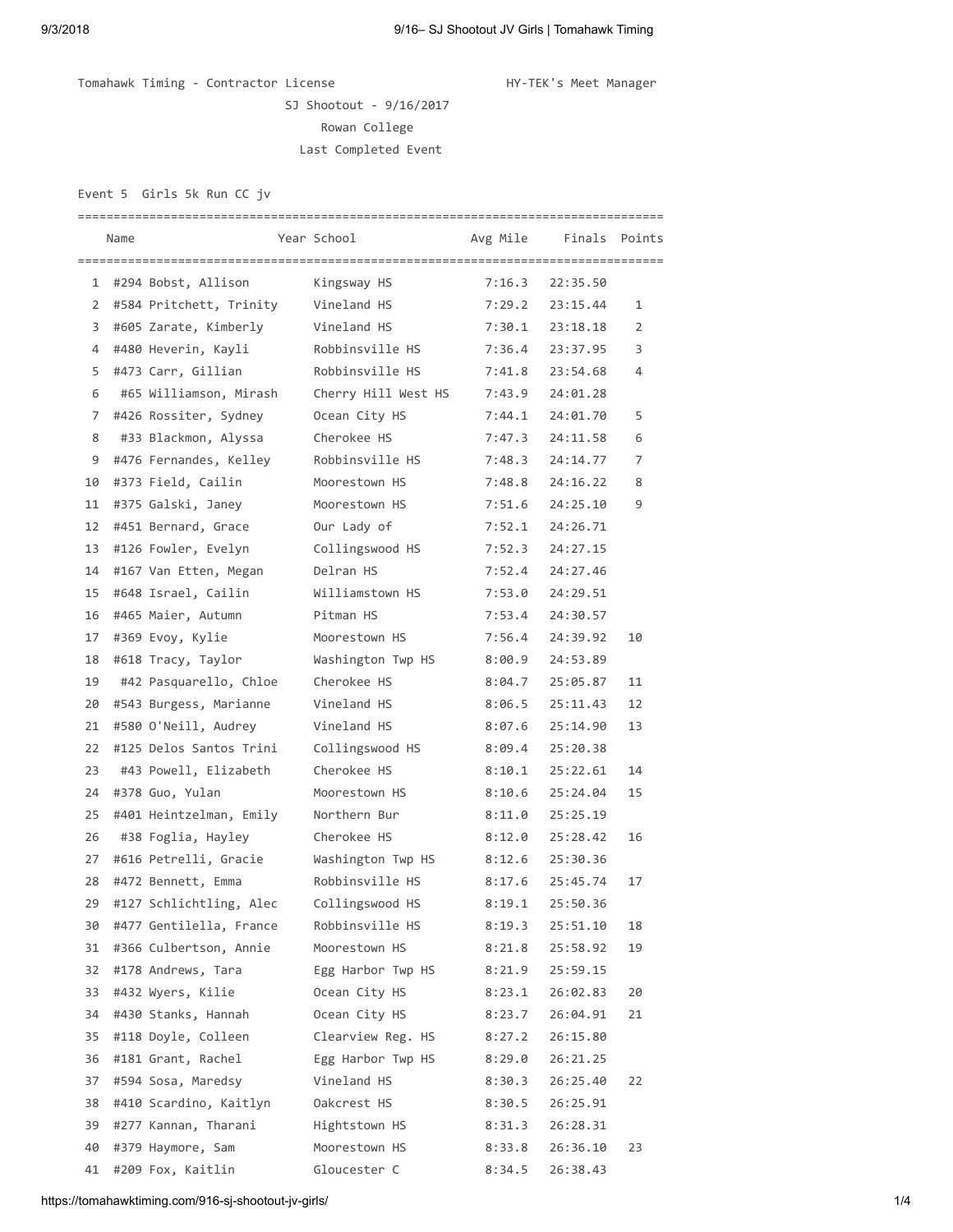## 9/3/2018 9/16– SJ Shootout JV Girls | Tomahawk Timing

| 42 | #161 Klein, Hannah      | Delran HS           | 8:37.4 | 26:47.26 |    |
|----|-------------------------|---------------------|--------|----------|----|
| 43 | #414 Capito, Hammah     | Ocean City HS       | 8:43.7 | 27:06.87 | 24 |
| 44 | #371 Farmer, Brady      | Moorestown HS       | 8:45.1 | 27:11.39 | 25 |
| 45 | #574 Melo, Jessica      | Vineland HS         | 8:47.4 | 27:18.41 | 26 |
| 46 | #5 Jenson, Rachel       | Atlantic Co. Tech   | 8:49.5 | 27:24.87 |    |
| 47 | #421 LeNoir, Kelsey     | Ocean City HS       | 8:50.6 | 27:28.49 | 27 |
| 48 | #397 Youse, Anna        | Moorestown HS       | 8:52.2 | 27:33.37 | 28 |
| 49 | #283 Torres, Alyson     | Hightstown HS       | 8:55.7 | 27:44.35 |    |
| 50 | #309 Cerrate, Rachel    | Lindenwold HS       | 8:56.3 | 27:46.09 |    |
| 51 | #396 Winiarski, Maddy   | Moorestown HS       | 8:56.5 | 27:46.72 | 29 |
| 52 | #141 Gonzalez, Sarrina  | Cumberland Reg. HS  | 8:58.5 | 27:52.77 | 30 |
| 53 | #123 Aydelotte, Amanda  | Collingswood HS     | 9:00.7 | 27:59.62 |    |
| 54 | #463 Kinder, Jackie     | Pitman HS           | 9:02.0 | 28:03.92 |    |
| 55 | #274 Fischbach, Abby    | Hightstown HS       | 9:03.0 | 28:06.75 |    |
| 56 | #420 Johnson, Alexa     | Ocean City HS       | 9:04.3 | 28:10.97 | 31 |
| 57 | #657 Tuman, Gabrielle   | Williamstown HS     | 9:04.3 | 28:11.09 |    |
| 58 | #530 Romeo, Ashley      | Timber Creek        | 9:05.6 | 28:14.85 | 32 |
| 59 | #392 Reed, Cici         | Moorestown HS       | 9:05.8 | 28:15.56 | 33 |
| 60 | #478 Goswami, Keya      | Robbinsville HS     | 9:06.8 | 28:18.79 | 34 |
| 61 | #389 Lucidi, Maddie     | Moorestown HS       | 9:07.4 | 28:20.61 | 35 |
| 62 | #358 Adams, Mary        | Moorestown HS       | 9:07.9 | 28:22.18 | 36 |
| 63 | #681 Hinkle, Alyssa     | Woodstown HS        | 9:08.5 | 28:24.07 |    |
| 64 | #270 Rojas, Lizeth      | Hammonton HS        | 9:08.9 | 28:25.15 |    |
| 65 | #386 Kalsi, Mehak       | Moorestown HS       | 9:09.0 | 28:25.67 | 37 |
| 66 | #380 Holmbeck, Katie    | Moorestown HS       | 9:09.6 | 28:27.36 | 38 |
| 67 | #372 Feid, Bella        | Moorestown HS       | 9:09.8 | 28:28.13 | 39 |
| 68 | #387 Kapostas, Katie    | Moorestown HS       | 9:10.1 | 28:28.81 | 40 |
| 69 | #205 Conway, Katherine  | Gloucester C        | 9:10.1 | 28:28.94 |    |
| 70 | #482 Kelvy, Abby        | Robbinsville HS     | 9:10.5 | 28:30.15 | 41 |
| 71 | #484 Kolbe, Skyler      | Robbinsville HS     | 9:13.1 | 28:38.17 |    |
| 72 | #609 Hartnett, Hannah   | Washington Twp HS   | 9:13.5 | 28:39.57 |    |
| 73 | #64 Ungerleider, Sophi  | Cherry Hill West HS | 9:13.6 | 28:39.74 |    |
| 74 | #539 Aponte, Aliyah     | Vineland HS         | 9:13.7 | 28:40.24 | 42 |
| 75 | #409 Rowley, Grace      | Oakcrest HS         | 9:14.1 | 28:41.36 |    |
| 76 | #160 Fiorini, Alyssa    | Delran HS           | 9:14.8 | 28:43.70 |    |
| 77 | #418 Hanley, Allison    | Ocean City HS       | 9:26.1 | 29:18.62 | 43 |
| 78 | #162 Lukens, Sera       | Delran HS           | 9:27.1 | 29:21.91 |    |
| 79 | #390 O'Neill, Bridget   | Moorestown HS       | 9:28.1 | 29:24.97 | 44 |
| 80 | #234 Prutzman, Rachel   | Haddon Heights HS   | 9:29.0 | 29:27.66 |    |
| 81 | #370 Faluvegi, Matilda  | Moorestown HS       | 9:30.1 | 29:31.08 | 45 |
| 82 | #355 Repp, Katie        | Millville HS        | 9:30.1 | 29:31.18 |    |
| 83 | #361 Buck, Megan        | Moorestown HS       | 9:33.0 | 29:40.17 | 46 |
| 84 | #151 Perez Lopez, Cindy | Cumberland Reg. HS  | 9:34.0 | 29:43.34 | 47 |
| 85 | #391 O'Sullivan, Erin   | Moorestown HS       | 9:34.5 | 29:44.76 | 48 |
| 86 | #536 Akisler, Seyma     | Vineland HS         | 9:38.0 | 29:55.56 | 49 |
| 87 | #44 Ranalli, Anna       | Cherokee HS         | 9:38.5 | 29:57.09 | 50 |
| 88 | #54 Engelman, Madelyn   | Cherry Hill West HS | 9:39.6 | 30:00.75 |    |
| 89 | #4 Horton, Jessica      | Atlantic Co. Tech   | 9:41.2 | 30:05.59 |    |
| 90 | #32 Bazan-Barreda, Car  | Cherokee HS         | 9:44.8 | 30:16.84 | 51 |
| 91 | #284 Warner, Rachel     | Hightstown HS       | 9:48.2 | 30:27.27 |    |
| 92 | #393 Shapiro, Kristin   | Moorestown HS       | 9:49.0 | 30:29.90 | 52 |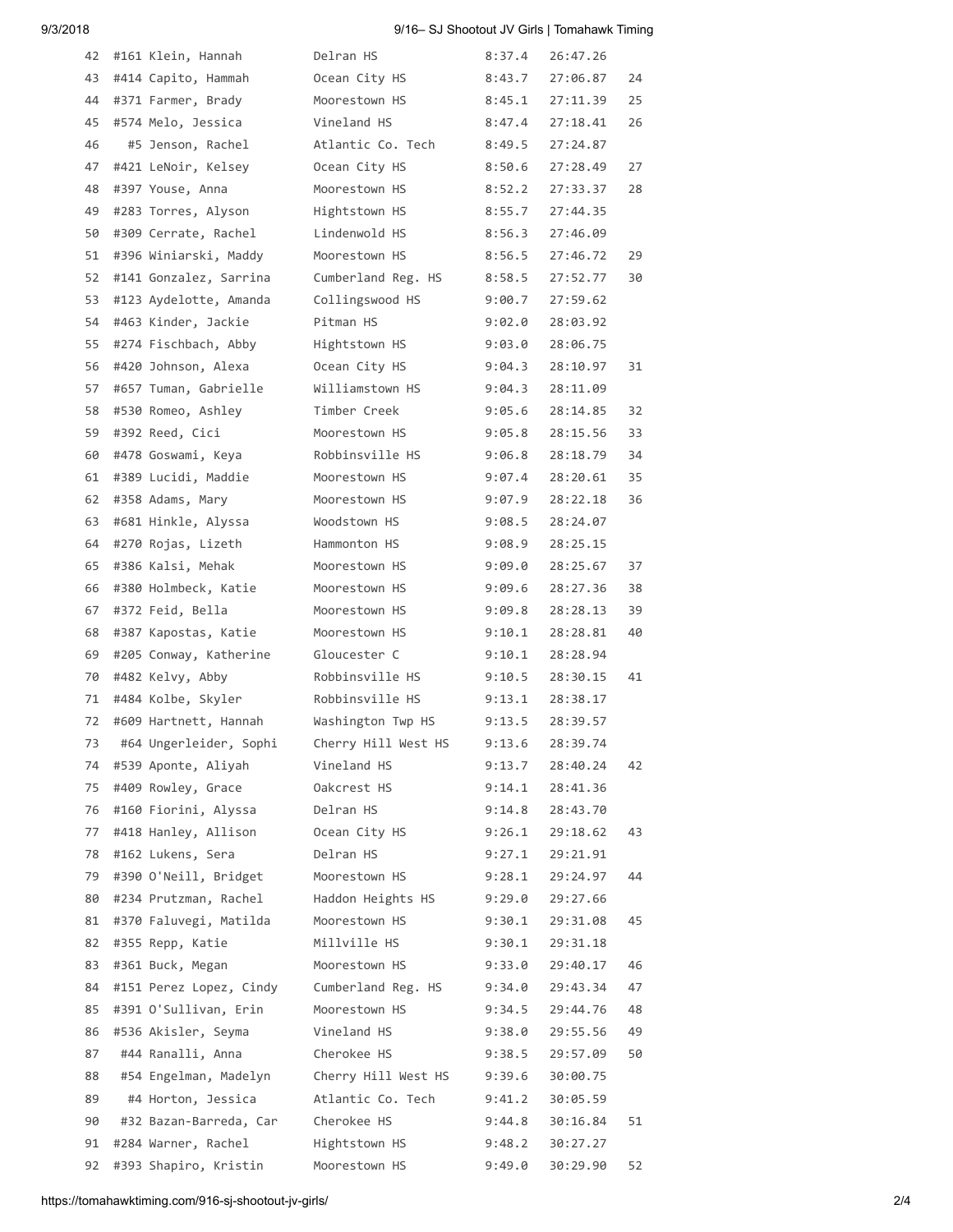## 9/3/2018 9/16– SJ Shootout JV Girls | Tomahawk Timing

| 93  | #1 Bekirogullar, Nur    | Atlantic Co. Tech  | 9:53.5  | 30:43.88 |    |
|-----|-------------------------|--------------------|---------|----------|----|
| 94  | #571 Marshall, Nyah     | Vineland HS        | 9:54.1  | 30:45.63 | 53 |
| 95  | #402 Kim, Nicole        | Northern Bur       | 9:59.5  | 31:02.40 |    |
| 96  | #576 Montgomery, Jessic | Vineland HS        | 10:00.3 | 31:04.94 | 54 |
| 97  | #592 Serrano, Abiana    | Vineland HS        | 10:00.5 | 31:05.58 | 55 |
| 98  | #519 Glynn, Taylor      | Timber Creek       | 10:01.6 | 31:09.01 | 56 |
| 99  | #134 Khalil, Sara       | Co-op Gatewa       | 10:01.9 | 31:09.80 |    |
| 100 | #364 Colavita, Olivia   | Moorestown HS      | 10:03.7 | 31:15.40 | 57 |
| 101 | #135 Mastrando, Gianna  | Co-op Gatewa       | 10:05.6 | 31:21.41 |    |
| 102 | #537 Albrecht, Christin | Vineland HS        | 10:06.0 | 31:22.59 | 58 |
| 103 | #525 Jackson, Marisa    | Timber Creek       | 10:06.4 | 31:23.82 | 59 |
| 104 | #538 Antonetti, Katia   | Vineland HS        | 10:06.9 | 31:25.55 | 60 |
| 105 | #590 Sanchez, Aslyn     | Vineland HS        | 10:07.3 | 31:26.82 | 61 |
| 106 | #572 Mattie, Mckinleigh | Vineland HS        | 10:08.8 | 31:31.30 | 62 |
| 107 | #3 DeQuattro, Tiana     | Atlantic Co. Tech  | 10:10.6 | 31:36.81 |    |
| 108 | #73 Nesemeier, Riley    | Cinnaminson HS     | 10:13.1 | 31:44.61 |    |
| 109 | #383 Horton, Liz        | Moorestown HS      | 10:15.3 | 31:51.66 | 63 |
| 110 | #308 Baker, Ashia       | Lindenwold HS      | 10:18.0 | 31:59.96 |    |
| 111 | #39 Marquez, Laura      | Cherokee HS        | 10:22.8 | 32:14.81 | 64 |
| 112 | #398 Zielinski, Ella    | Moorestown HS      | 10:23.1 | 32:15.64 | 65 |
| 113 | #395 Verdon, Kate       | Moorestown HS      | 10:27.8 | 32:30.23 | 66 |
| 114 | #146 Hyson, Emily       | Cumberland Reg. HS | 10:29.1 | 32:34.45 | 67 |
| 115 | #566 Jones, Emily       | Vineland HS        | 10:30.4 | 32:38.50 | 68 |
| 116 | #555 Estrada, Aline     | Vineland HS        | 10:33.1 | 32:46.88 | 69 |
| 117 | #208 Donohue, Victoria  | Gloucester C       | 10:33.2 | 32:47.04 |    |
| 118 | #365 Coleman, Paige     | Moorestown HS      | 10:43.7 | 33:19.63 | 70 |
| 119 | #534 Workman, Kyla      | Timber Creek       | 11:02.3 | 34:17.58 | 71 |
| 120 | #259 Burke, Emma        | Hammonton HS       | 11:02.5 | 34:18.09 |    |
| 121 | #528 Olingou, Cyria     | Timber Creek       | 11:06.8 | 34:31.44 | 72 |
| 122 | #153 Ridgeway, Melanie  | Cumberland Reg. HS | 11:09.4 | 34:39.51 | 73 |
| 123 | #145 Hudson, Candace    | Cumberland Reg. HS | 11:12.6 | 34:49.64 | 74 |
| 124 | #516 Bhola, Lalima      | Timber Creek       | 11:16.1 | 35:00.36 | 75 |
| 125 | #152 Petal, Shalauni    | Cumberland Reg. HS | 11:16.9 | 35:03.01 | 76 |
| 126 | #546 Chaniz-Rico, Estre | Vineland HS        | 11:17.1 | 35:03.57 | 77 |
| 127 | #143 Hernandez, Smirna  | Cumberland Reg. HS | 11:20.2 | 35:13.12 | 78 |
| 128 | #559 Gans-Ali, Jala     | Vineland HS        | 11:21.8 | 35:18.15 | 79 |
| 129 | #264 Kruse, Ashley      | Hammonton HS       | 11:22.3 | 35:19.53 |    |
| 130 | #540 Ayalya-Dominguez,  | Vineland HS        | 11:23.3 | 35:22.66 | 80 |
| 131 | #71 Grunsby, Sydney     | Cinnaminson HS     | 11:24.0 | 35:24.99 |    |
| 132 | #556 Estrada, Sindy     | Vineland HS        | 11:29.6 | 35:42.35 | 81 |
| 133 | #454 Bell, Heather      | Pennsville HS      | 11:41.6 | 36:19.58 |    |
| 134 | #263 Kalusa, Allie      | Hammonton HS       | 11:52.0 | 36:52.04 |    |
| 135 | #137 Bella, Gina        | Cumberland Reg. HS | 12:11.7 | 37:53.16 |    |
| 136 | #154 Williams, Dorothy  | Cumberland Reg. HS | 12:12.1 | 37:54.52 |    |
| 137 | #200 Hancock, Sydney    | Gloucester City HS | 13:29.9 | 41:56.00 |    |
| 138 | #686 Stubbins, Kayleigh | Woodstown HS       | 13:35.0 | 42:12.00 |    |
|     |                         |                    |         |          |    |

## Team Scores

| Rank Team | Total 1 2 3 4 5 *6 *7 *8 *9 |  |  |  |  |  |
|-----------|-----------------------------|--|--|--|--|--|
|           |                             |  |  |  |  |  |